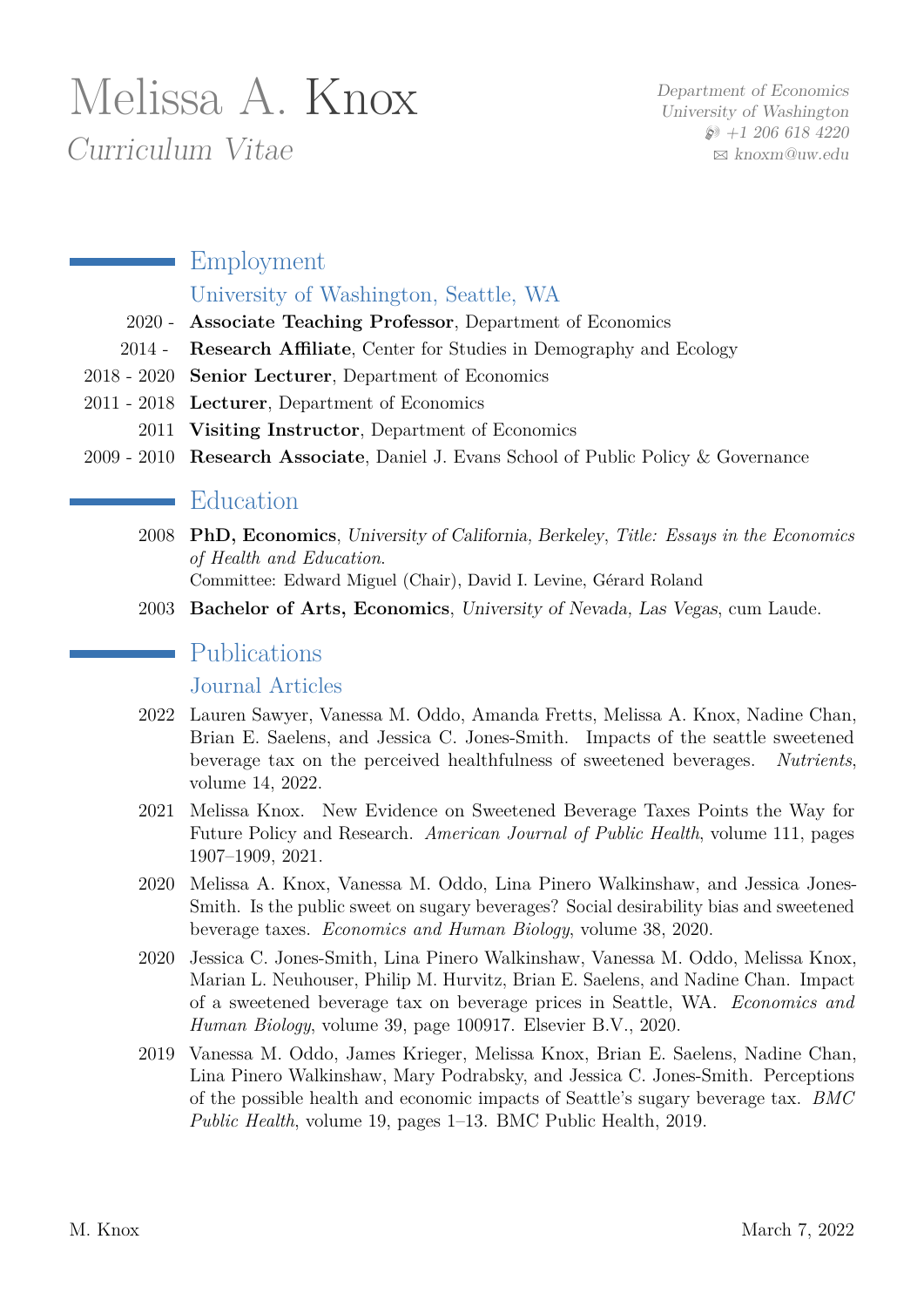- 2018 M. Knox. Creating a preference for prevention: The role of universal health care in the demand for preventive care among Mexico's vulnerable populations. *Health Policy and Planning*, volume 33, 2018.
- 2013 R.M. Campos-Vázquez and M.A. Knox. Social protection programs and employment: The case of Mexico's seguro popular program. *Economia Mexicana, Nueva Epoca*, volume 22, 2013.

Other Publications

- 2019 Melissa Knox. Could a Tax on Stock Trades Pay Off the Nation's Student Debt? *The Conversation* (Republished by *Chicago Tribune, Seattle Post-Intelligencer, SF Gate, The Motlley Fool, Houston Chronicle*, and others.)
- 2019 Melissa Knox and Lina P. Walkinshaw. City of Seattle Food Access Spending Farm Economy Analysis. *Report prepared for the City of Seattle.*

#### Working Papers

Alicia Atwood, Tisha L.N. Emerson, Melissa Knox, and Mahjuja Tanzin. Online platforms for classroom experiments: A primer for new adoptees. (Revise and Resubmit)

Jessica C. Jones-Smith, Melissa A. Knox, Norma B. Coe, Lina P. Walkinshaw, John Schoof, Deven Hamilton, Philip M. Hurvitz, James Krieger. Sweetened beverage taxes: Economic benefits and burdens according to household income. (Revise and Resubmit)

Vanessa M. Oddo, Melissa Knox, Lina Pinero Walkinshaw, Brian E. Saelens, Nadine Chan, and Jessica C. Jones-Smith. Evaluation of Seattle's Sweetened Beverage Tax on tax support and perceived economic and health impacts (Revise and Resubmit)

### Selected Presentations

- 2022 **ASSA Annual Meetings**, Remote.
- 2021 **American Society of Health Economists Annual Conference**, Remote. **Population Association of America Applied Demography Conference**, Remote.
- 2020 **American Society of Health Economists Annual Conference**, Remote. **Population Association of America Annual Meeting**, Remote. **University of Nevada, Las Vegas**, Invited Seminar, *Canceled due to COVID-19*.
- 2019 **Interdisciplinary Association for Population Health Science Conference**, Seattle, WA.

**Population Association of America Annual Meeting**, Austin, TX. **Pacific Conference for Development Economics**, Los Angeles, CA.

2018 **Southern Economic Association Annual Meeting**, Washington, DC. **Western Economic Association International Annual Conference**, Vancouver,

**Congreso Anual de Economía y de Políticas Públicas**, Mexico City, Mexico. **Northwest Development Workshop**, Portland, OR.

2017 **Western Economic Association International Annual Conference**, San Diego, CA.

Canada.